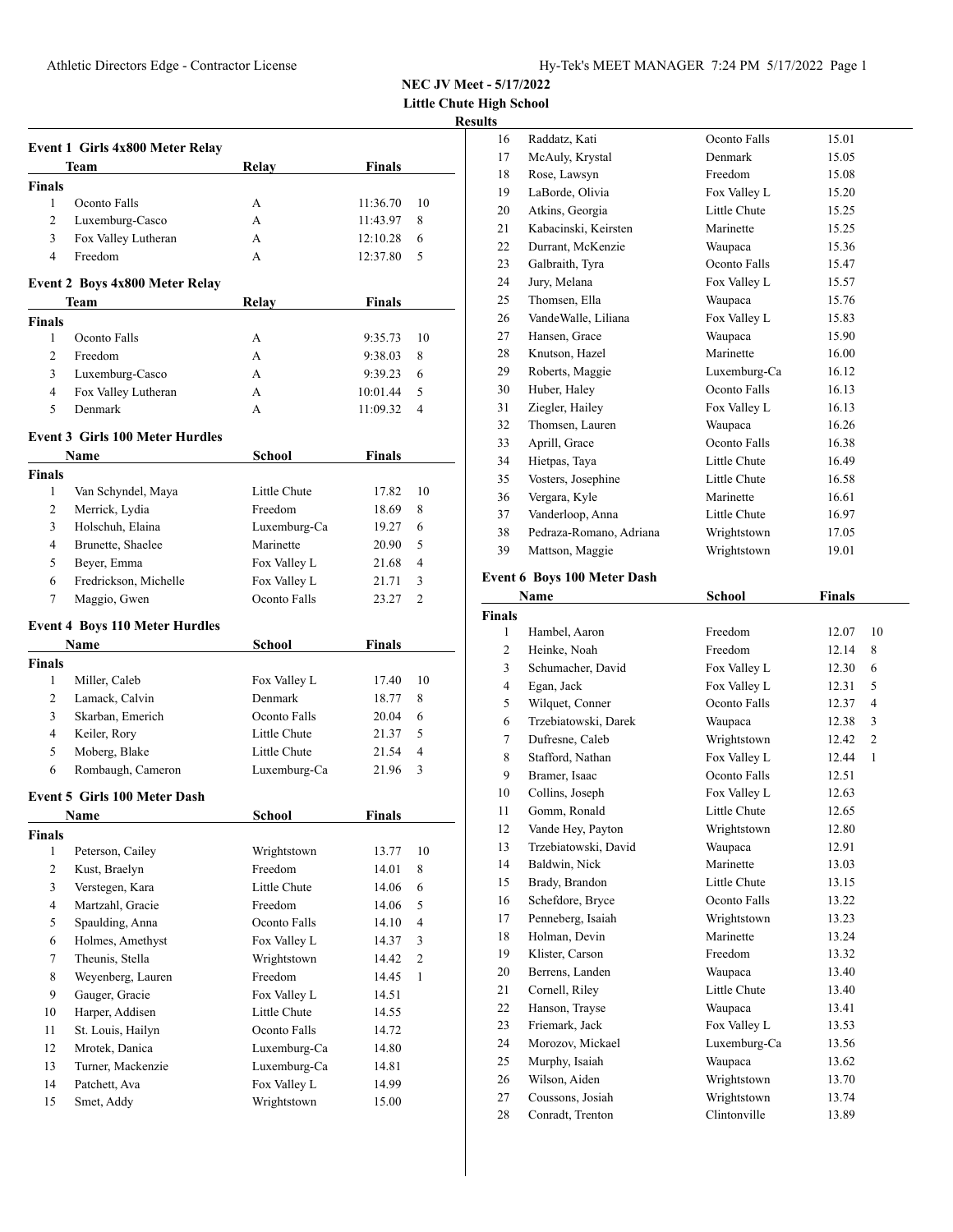**Little Chute Hi Result** 

|                    | Finals  (Event 6 Boys 100 Meter Dash) |                             |                 |                |
|--------------------|---------------------------------------|-----------------------------|-----------------|----------------|
| 29                 | Name<br>Drivas, James                 | School                      | Finals<br>14.02 |                |
| 30                 | Kim. Aaron                            | Waupaca                     | 14.15           |                |
| 31                 | Biese, Kevin                          | Fox Valley L<br>Wrightstown | 14.16           |                |
| 32                 | Timper, Alec                          | Marinette                   | 14.18           |                |
| 33                 | Waege, Weiss                          | Luxemburg-Ca                |                 |                |
|                    |                                       |                             | 14.27           |                |
| 33                 | Granese-Bries, Jett                   | Luxemburg-Ca                | 14.27           |                |
| 35                 | Flanigan, Scott                       | Denmark                     | 14.73           |                |
| 36                 | Roberts, Dale                         | Luxemburg-Ca                | 14.78           |                |
| 37                 | Roberts, Cooper                       | Waupaca                     | 14.94           |                |
| 38                 | Reines, Evan                          | Marinette                   | 15.02           |                |
| 39                 | Severns, Ethan                        | Clintonville                | 15.29           |                |
| 40                 | Koch, Hayden                          | Clintonville                | 15.32           |                |
| 41                 | Antolec, Noah                         | Denmark                     | 15.71           |                |
| 42                 | Rider, Joshua                         | Denmark                     | 17.01           |                |
|                    | <b>Event 7 Girls 1600 Meter Run</b>   |                             |                 |                |
| <b>Finals</b>      | <b>Name</b>                           | <b>School</b>               | Finals          |                |
| 1                  | DeWitt, Leigh                         | Freedom                     | 5:42.73         | 10             |
| 2                  | Ludemann, Hannah                      | Oconto Falls                | 5:51.45         | 8              |
| 3                  | Hodkiewicz, Brooke                    | Oconto Falls                | 5:51.47         | 6              |
| 4                  | Wendland, Carys                       | Fox Valley L                | 5:54.49         | 5              |
| 5                  | Rank, Elizabeth                       | Luxemburg-Ca                | 6:33.94         | $\overline{4}$ |
| 6                  | Kunick, Madison                       | Marinette                   | 6:34.74         | 3              |
| 7                  | Beyer, Karley                         | Luxemburg-Ca                | 6:35.18         | 2              |
| 8                  | Bevins, Cadence                       | Luxemburg-Ca                | 6:38.10         | 1              |
| 9                  | Stein, Amelia                         | Little Chute                | 6:47.09         |                |
| 10                 | Valitchka, Karissa                    | Marinette                   | 7:20.13         |                |
|                    |                                       |                             |                 |                |
|                    | Event 8 Boys 1600 Meter Run<br>Name   | School                      | Finals          |                |
| <b>Finals</b>      |                                       |                             |                 |                |
| 1                  | Curtis, Reed                          | Fox Valley L                | 4:57.38         | 10             |
| 2                  | Lynts, Kyan                           | Luxemburg-Ca                | 5:00.66         | 8              |
| 3                  | Fletcher, Dominic                     | Little Chute                | 5:07.66         | 6              |
| 4                  | Polzin, Max                           | Clintonville                | 5:22.41         | 5              |
| 5                  | Lencki, Owen                          | Waupaca                     | 5:24.05         | 4              |
| 6                  | Ledvina, Lucas                        |                             | 5:52.35         | 3              |
| 7                  | Killam, Oakley                        | Luxemburg-Ca<br>Freedom     | 6:06.90         | 2              |
|                    |                                       |                             |                 |                |
|                    | Event 9 Girls 4x200 Meter Relay       |                             |                 |                |
| <b>Finals</b>      | Team                                  | Relay                       | <b>Finals</b>   |                |
| 1                  | Fox Valley Lutheran                   | А                           | 1:59.78         | 10             |
| 2                  | Luxemburg-Casco                       | A                           | 2:00.09         | 8              |
| 3                  | Little Chute                          | A                           | 2:00.93         | 6              |
| $\overline{4}$     | Freedom                               | A                           | 2:01.38         | 5              |
| 5                  | Oconto Falls                          | А                           | 2:01.59         | 4              |
| 6                  |                                       | A                           |                 | 3              |
|                    | Waupaca                               |                             | 2:03.64         |                |
|                    | Event 10 Boys 4x200 Meter Relay       |                             |                 |                |
|                    | Team                                  | Relay                       | <b>Finals</b>   |                |
| <b>Finals</b><br>1 |                                       |                             |                 | 10             |
|                    | Little Chute                          | A                           | 1:40.01         |                |
|                    |                                       |                             |                 |                |

| High School            |                                     |              |                    |                |
|------------------------|-------------------------------------|--------------|--------------------|----------------|
| ults<br>$\overline{2}$ | Freedom                             |              |                    | 8              |
| 3                      | Luxemburg-Casco                     | A<br>A       | 1:41.74<br>1:49.38 | 6              |
| ---                    | Fox Valley Lutheran                 | A            | DQ                 |                |
|                        |                                     |              |                    |                |
|                        | Event 11 Girls 400 Meter Dash       |              |                    |                |
|                        | Name                                | School       | <b>Finals</b>      |                |
| <b>Finals</b>          |                                     |              |                    |                |
| $\mathbf{1}$           | Merrick, Lydia                      | Freedom      | 1:02.12            | 10             |
| $\overline{2}$         | Miller, Sami                        | Little Chute | 1:04.63            | 8              |
| 3                      | Hau, Eva                            | Luxemburg-Ca | 1:06.98            | 6              |
| 4                      | VanArk, Madyson                     | Luxemburg-Ca | 1:09.08            | 5              |
| 5                      | Tielen, Calysta                     | Denmark      | 1:09.80            | 4              |
| 6                      | Havel, Grace                        | Luxemburg-Ca | 1:10.96            | 3              |
| 7                      | Junion, Eva                         | Luxemburg-Ca | 1:14.45            | $\overline{2}$ |
| 8                      | Knutson, Hazel                      | Marinette    | 1:17.52            | 1              |
|                        | <b>Event 12 Boys 400 Meter Dash</b> |              |                    |                |
|                        | Name                                | School       | Finals             |                |
| <b>Finals</b>          |                                     |              |                    |                |
| 1                      | Magnussen, Deyten                   | Little Chute | 55.66              | 10             |
| 2                      | Thiry, Hudson                       | Luxemburg-Ca | 56.16              | 8              |
| 3                      | Kortz, Drew                         | Freedom      | 56.67              | 6              |
| 4                      | Rose, Caden                         | Freedom      | 56.96              | 5              |
| 5                      | Heinke, Nolan                       | Freedom      | 57.21              | 4              |
| 6                      | Hruska, Nicholas                    | Marinette    | 1:01.14            | 3              |
| 7                      | Feldkamp, Riley                     | Wrightstown  | 1:01.76            | $\overline{2}$ |
| 8                      | Laluzerne, Brant                    | Oconto Falls | 1:02.20            | 1              |
| 9                      | Reek, Landon                        | Marinette    | 1:02.63            |                |
| 10                     | Chervosky, Lance                    | Luxemburg-Ca | 1:02.78            |                |
| 11                     | Paneitz, Thor                       | Oconto Falls | 1:02.85            |                |
| 12                     | Stancer, Cory                       | Little Chute | 1:02.85            |                |
| 13                     | Wilson, Aiden                       | Wrightstown  | 1:03.71            |                |
| 14                     | DeBaker, Jacob                      | Denmark      | 1:04.97            |                |
| 15                     | Paltzer, Brett                      | Little Chute | 1:06.56            |                |
| 16                     | Kasdorf, Logan                      | Oconto Falls | 1:06.60            |                |
| 17                     | Barbiaux, Reese                     | Luxemburg-Ca | 1:08.72            |                |
| 18                     | Radtke, Ashten                      | Marinette    | 1:10.26            |                |
| 19                     | Cornette, Timothy                   | Oconto Falls | 1:14.15            |                |
|                        |                                     |              |                    |                |
|                        | Event 13 Girls 4x100 Meter Relay    |              |                    |                |
|                        | Team                                | Relay        | <b>Finals</b>      |                |
| <b>Finals</b><br>1     | Fox Valley Lutheran                 | А            | 54.26              | 10             |
| $\overline{c}$         | Wrightstown                         | A            | 55.02              | 8              |
| 3                      | Freedom                             | A            | 55.95              | 6              |
| 4                      | Oconto Falls                        | A            | 58.22              | 5              |
| 5                      | Luxemburg-Casco                     | А            | 1:00.01            | 4              |
| 6                      | Little Chute                        | А            | 1:01.86            | 3              |
| 7                      | Denmark                             | A            | 1:02.32            | 2              |
|                        |                                     |              |                    |                |
|                        | Event 14 Boys 4x100 Meter Relay     |              |                    |                |
|                        | Team                                | Relay        | <b>Finals</b>      |                |
| <b>Finals</b>          |                                     |              |                    |                |
| 1                      | Oconto Falls                        | А            | 47.25              | 10             |
| 2                      | Fox Valley Lutheran                 | А            | 47.84              | 8              |

Wrightstown A 48.11 6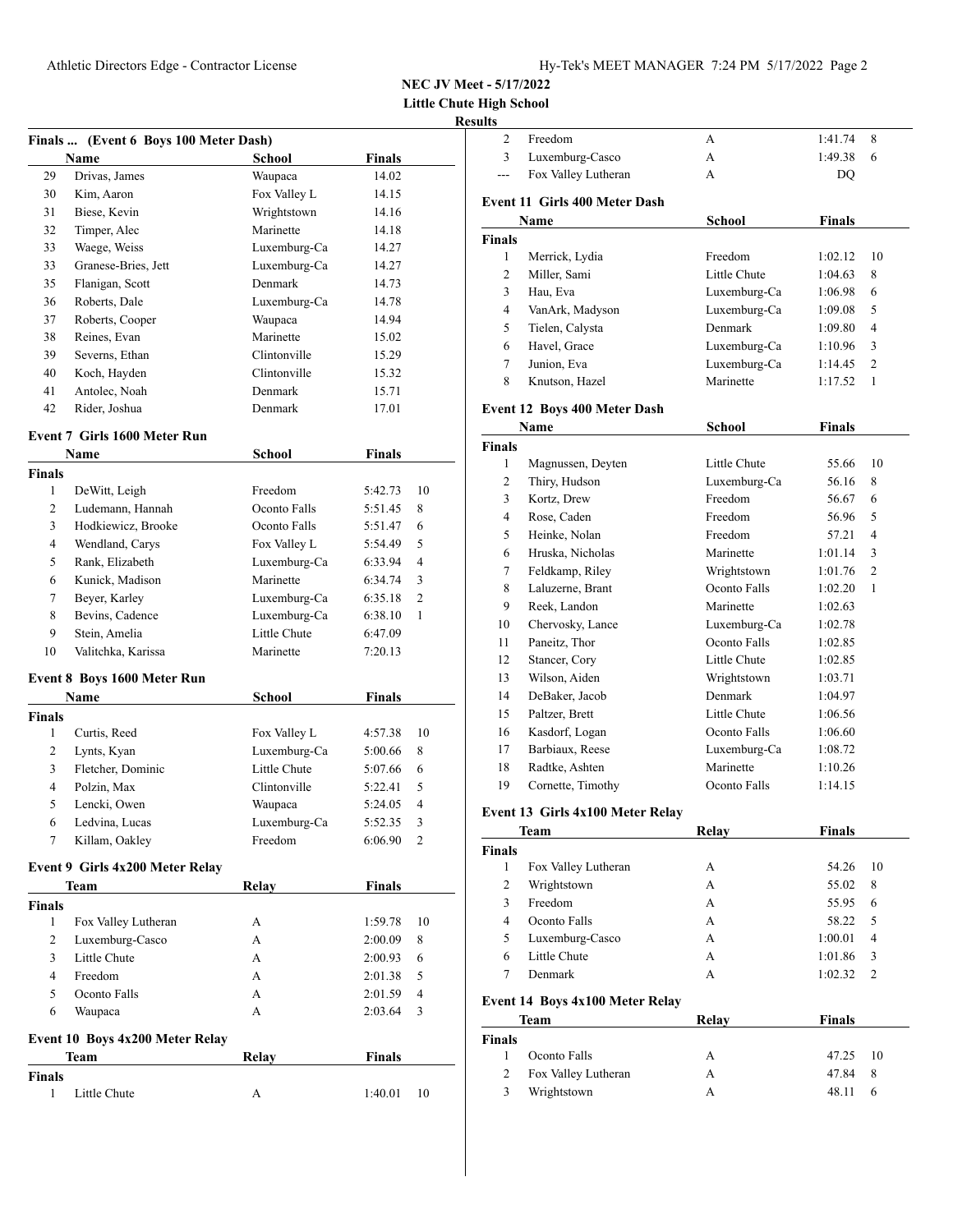**Little Chute High School**

# **Results**

|                | Finals  (Event 14 Boys 4x100 Meter Relay) |               |               |                |
|----------------|-------------------------------------------|---------------|---------------|----------------|
|                | Team                                      | Relay         | <b>Finals</b> |                |
| 4              | Little Chute                              | A             | 48.60         | 5              |
| 5              | Waupaca                                   | А             | 49.14         | 4              |
| 6              | Freedom                                   | A             | 50.15         | 3              |
| 7              | Luxemburg-Casco                           | A             | 53.37         | $\overline{c}$ |
| 8              | Denmark                                   | A             | 58.86         | 1              |
|                | <b>Event 15 Girls 300 Meter Hurdles</b>   |               |               |                |
|                | Name                                      | School        | <b>Finals</b> |                |
| <b>Finals</b>  |                                           |               |               |                |
| $\mathbf{1}$   | Martzahl, Gracie                          | Freedom       | 50.89         | 10             |
| 2              | Van Schyndel, Maya                        | Little Chute  | 54.59         | 8              |
| 3              | Lauritzen, Sieanna                        | Waupaca       | 56.19         | 6              |
| $\overline{4}$ | Kleuskens, Courtney                       | Freedom       | 56.93         | 5              |
| 5              | Maggio, Gwen                              | Oconto Falls  | 1:01.37       | 4              |
| 6              | Brunette, Shaelee                         | Marinette     | 1:04.35       | 3              |
|                | <b>Event 16 Boys 300 Meter Hurdles</b>    |               |               |                |
|                | Name                                      | <b>School</b> | <b>Finals</b> |                |
| <b>Finals</b>  |                                           |               |               |                |
| 1              | Heyn, Trenton                             | Fox Valley L  | 45.12         | 10             |
| 2              | Lamack, Calvin                            | Denmark       | 47.76         | 8              |
| 3              | Chada, Brandan                            | Denmark       | 49.19         | 6              |
| 4              | Skarban, Emerich                          | Oconto Falls  | 50.45         | 5              |
| 5              | Adaya, Nelson                             | Clintonville  | 50.94         | 4              |
| 6              | Ryan, Will                                | Wrightstown   | 51.75         | 3              |
| 7              | Keiler, Rory                              | Little Chute  | 53.19         | 2              |
| 8              | Moberg, Blake                             | Little Chute  | 53.35         | 1              |
| 9              | Brand, Matthew                            | Luxemburg-Ca  | 56.28         |                |
|                | <b>Event 17 Girls 800 Meter Run</b>       |               |               |                |
|                | Name                                      | <b>School</b> | <b>Finals</b> |                |
| <b>Finals</b>  |                                           |               |               |                |
| 1              | Wilson, Ashley                            | Little Chute  | 2:29.06       | 10             |
| 2              | Wegand, Lauren                            | Little Chute  | 2:29.41       | 8              |
| 3              | Vosters, Sami                             | Freedom       | 2:38.14       | 6              |
| $\overline{4}$ | Ludemann, Hannah                          | Oconto Falls  | 2:42.72       | 5              |
| 5              | Hodkiewicz, Brooke                        | Oconto Falls  | 2:44.55       | 4              |
| 6              | Rank, McKenna                             | Luxemburg-Ca  | 2:47.67       | 3              |
| $\tau$         | Polster, Lexi                             | Luxemburg-Ca  | 2:50.95       | $\mathbf{2}$   |
| 8              | Brantmeier, Hailey                        | Denmark       | 2:52.45       | 1              |
| 9              | Junion, Eva                               | Luxemburg-Ca  | 2:56.79       |                |
| 10             | Hodkiewicz, Brynn                         | Oconto Falls  | 2:58.56       |                |
| 11             | Kunick, Madison                           | Marinette     | 3:02.98       |                |
| 12             | Bevins, Cadence                           | Luxemburg-Ca  | 3:03.46       |                |
| 13             | Nusz, Rylie                               | Waupaca       | 3:04.25       |                |
| 14             | Stein, Amelia                             | Little Chute  | 3:09.24       |                |
| 15             | Valitchka, Karissa                        | Marinette     | 3:13.16       |                |
|                | Event 18 Boys 800 Meter Run               |               |               |                |
|                | <b>Name</b>                               | School        | <b>Finals</b> |                |
| Finals         |                                           |               |               |                |
| 1              | Sowinski, Andrew                          | Freedom       | 2:08.79       | 10             |
| $\overline{c}$ | Carroll, Hayden                           | Little Chute  | 2:17.59       | 8              |
| 3              | Polzin, Max                               | Clintonville  | 2:19.74       | 6              |

| 4  | Cook, Vincent   | Freedom        | 2:19.98 | 5              |
|----|-----------------|----------------|---------|----------------|
| 5  | Lamers, Bryce   | Little Chute   | 2:20.21 | 4              |
| 6  | Kopke, Griffin  | Oconto Falls   | 2:23.40 | 3              |
| 7  | Rice, Emerson   | Oconto Falls   | 2:28.06 | $\overline{c}$ |
| 8  | Meulemans, Seth | Wrightstown    | 2:32.04 | 1              |
| 9  | Reek, Landon    | Marinette      | 2:33.04 |                |
| 10 | Wanek, Mark     | Denmark        | 2:36.30 |                |
| 11 | Demmin, Andrew  | <b>Denmark</b> | 2:36.77 |                |
| 12 | Su, Jingxi      | Fox Valley L   | 2:38.51 |                |
| 13 | Ledvina, Lucas  | Luxemburg-Ca   | 2:40.28 |                |
| 14 | Kasdorf, Logan  | Oconto Falls   | 2:48.89 |                |
|    |                 |                |         |                |

#### **Event 19 Girls 200 Meter Dash**

| Name           |                      | School       | <b>Finals</b> |    |
|----------------|----------------------|--------------|---------------|----|
| <b>Finals</b>  |                      |              |               |    |
| 1              | Martzahl, Gracie     | Freedom      | 27.82         | 10 |
| 2              | Peterson, Cailey     | Wrightstown  | 28.05         | 8  |
| 3              | Hoffman, Sierra      | Little Chute | 28.41         | 6  |
| $\overline{4}$ | Verstegen, Kara      | Little Chute | 28.87         | 5  |
| 5              | Donart, Kristin      | Fox Valley L | 29.48         | 4  |
| 6              | Budz, Abby           | Oconto Falls | 29.59         | 3  |
| 7              | Harper, Addisen      | Little Chute | 30.18         | 2  |
| 8              | Mrotek, Danica       | Luxemburg-Ca | 30.38         | 1  |
| 9              | Kust, Braelyn        | Freedom      | 30.66         |    |
| 10             | Durn, Emily          | Fox Valley L | 30.80         |    |
| 11             | Manschot, Andi       | Little Chute | 31.22         |    |
| 12             | DePeau, Claire       | Luxemburg-Ca | 31.37         |    |
| 13             | Young, Makenna       | Little Chute | 31.40         |    |
| 14             | Rose, Lawsyn         | Freedom      | 31.61         |    |
| 15             | Turner, Mackenzie    | Luxemburg-Ca | 31.65         |    |
| 16             | Lasecki, Cassie      | Wrightstown  | 31.93         |    |
| 17             | Kabacinski, Keirsten | Marinette    | 32.02         |    |
| 18             | Wilson, Lauren       | Fox Valley L | 32.07         |    |
| 19             | Lauritzen, Sieanna   | Waupaca      | 32.22         |    |
| 20             | Thomsen, Ella        | Waupaca      | 32.31         |    |
| 21             | Grimm, Rachel        | Luxemburg-Ca | 33.16         |    |
| 22             | Krueger, Gracie      | Fox Valley L | 34.32         |    |
| 23             | Vergara, Kyle        | Marinette    | 34.46         |    |
| 24             | Aprill, Grace        | Oconto Falls | 34.97         |    |
| 25             | Huber, Haley         | Oconto Falls | 36.00         |    |

# **Event 20 Boys 200 Meter Dash**

|               | Name                 | <b>School</b> | <b>Finals</b> |                |
|---------------|----------------------|---------------|---------------|----------------|
| <b>Finals</b> |                      |               |               |                |
| 1             | Hambel, Aaron        | Freedom       | 24.03         | 10             |
| 2             | Dufresne, Caleb      | Wrightstown   | 24.50         | 8              |
| 3             | Kerrigan, Carson     | Little Chute  | 24.65         | 6              |
| 4             | Bramer, Isaac        | Oconto Falls  | 24.69         | 5              |
| 5             | Vande Hey, Payton    | Wrightstown   | 25.12         | 4              |
| 6             | Trzebiatowski, David | Waupaca       | 25.19         | 3              |
| 7             | Wilquet, Conner      | Oconto Falls  | 26.06         | $\overline{2}$ |
| 8             | Londre, Mason        | Fox Valley L  | 26.15         | 1              |
| 9             | Klass, Andrew        | Luxemburg-Ca  | 26.16         |                |
| 10            | Yuma, Evan           | Oconto Falls  | 26.21         |                |
| 11            | Klister, Carson      | Freedom       | 26.55         |                |
| 12            | Baldwin, Nick        | Marinette     | 26.60         |                |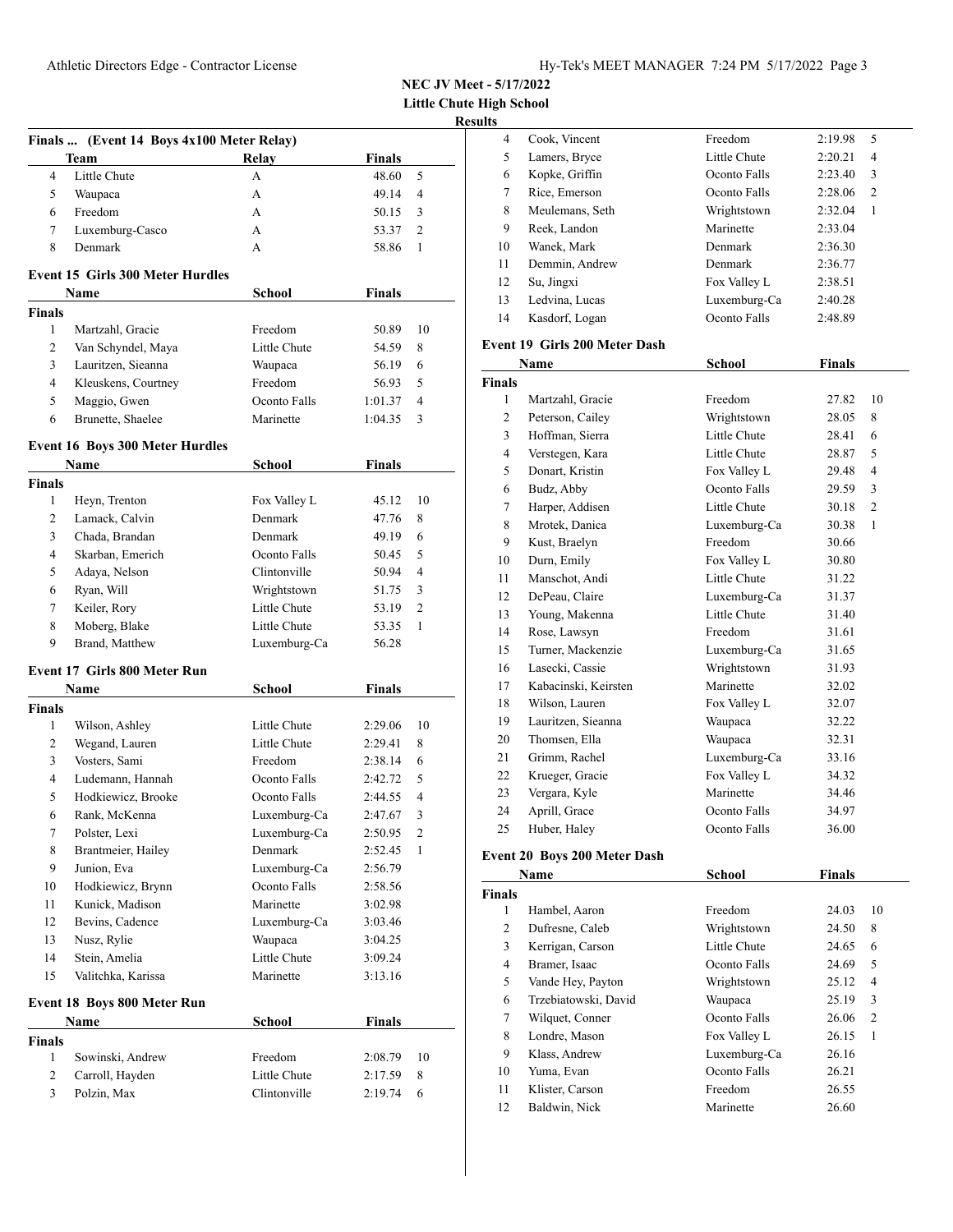**Little Chute High School Results**

| <b>Finals</b>       | (Event 20 Boys 200 Meter Dash)       |              |                    |        |
|---------------------|--------------------------------------|--------------|--------------------|--------|
|                     | Name                                 | School       | Finals             |        |
| 13                  | Thiry, Hudson                        | Luxemburg-Ca | 26.72              |        |
| 14                  | Przybylski, Dylan                    | Oconto Falls | 26.79              |        |
| 15                  | Park, Hwanhui                        | Fox Valley L | 26.93              |        |
| 16                  | Cornell, Riley                       | Little Chute | 27.40              |        |
| 17                  | Holman, Devin                        | Marinette    | 27.49              |        |
| 18                  | Drivas, James                        | Waupaca      | 27.80              |        |
| 19                  | Conradt, Trenton                     | Clintonville | 28.34              |        |
| 20                  | Biese, Kevin                         | Wrightstown  | 28.46              |        |
| 21                  | Koss, Matthew                        | Luxemburg-Ca | 28.69              |        |
| 22                  | Timper, Alec                         | Marinette    | 29.21              |        |
| 23                  | Flanigan, Scott                      | Denmark      | 30.20              |        |
| 24                  | Hollar, Rodney                       | Marinette    | 31.82              |        |
| 25                  | Reines, Evan                         | Marinette    | 32.04              |        |
| 26                  | Cornette, Timothy                    | Oconto Falls | 32.13              |        |
| 27                  | Roberts, Dale                        | Luxemburg-Ca | 32.24              |        |
| 28                  | Rider, Joshua                        | Denmark      | 37.36              |        |
| ---                 | Tisdale, Owen                        | Freedom      | <b>DNF</b>         |        |
|                     |                                      |              |                    |        |
|                     | <b>Event 21 Girls 3200 Meter Run</b> |              |                    |        |
|                     | Name                                 | School       | <b>Finals</b>      |        |
| <b>Finals</b>       |                                      |              |                    |        |
| 1                   | Delzer, Hailey                       | Oconto Falls | 13:29.52           | 10     |
| 2                   | Beyer, Karley                        | Luxemburg-Ca | 13:57.99           | 8      |
| 3                   | Wagner, Micaiah                      | Fox Valley L | 14:20.93           | 6      |
| 4                   | Rank, Elizabeth                      | Luxemburg-Ca | 14:39.75           | 5      |
| 5                   | Hansel, Allison                      | Freedom      | 14:57.13           | 4      |
|                     | Event 22 Boys 3200 Meter Run         |              |                    |        |
|                     | <b>Name</b>                          | School       | <b>Finals</b>      |        |
| <b>Finals</b>       |                                      |              |                    |        |
| $\mathbf{1}$        | Adams, Ben                           | Oconto Falls | 10:55.47           | 10     |
| $\overline{2}$      | Lynts, Kyan                          | Luxemburg-Ca | 11:27.78           | 8      |
| 3                   | Boehm, Lincoln                       | Fox Valley L | 11:33.01           | 6      |
| 4                   | Lencki, Owen                         | Waupaca      | 11:38.29           | 5      |
| 5                   | Sherman, Ian                         | Waupaca      | 12:17.46           | 4      |
| 6                   | Jarmolowicz, Dawson                  | Freedom      | 12:27.78           | 3      |
|                     | Event 23 Girls 4x400 Meter Relay     |              |                    |        |
|                     | <b>Team</b>                          | <b>Relay</b> | <b>Finals</b>      |        |
| <b>Finals</b>       |                                      |              |                    |        |
| $\mathbf{1}$        | Little Chute                         | А            | 4:32.32            | 10     |
| $\overline{2}$      | Freedom                              | A            | 4:36.72            | 8      |
| 3                   | Fox Valley Lutheran                  | А            | 4:37.38            | 6      |
| 4                   | Luxemburg-Casco                      | А            | 4:47.16            | 5      |
| 5                   | Oconto Falls                         | A            | 4:53.93            | 4      |
|                     |                                      |              |                    |        |
|                     | Event 24 Boys 4x400 Meter Relay      |              |                    |        |
|                     | Team                                 | <b>Relay</b> | <b>Finals</b>      |        |
| <b>Finals</b>       |                                      |              |                    |        |
| 1<br>$\overline{2}$ | Freedom<br>Little Chute              | А            | 3:47.93            | 10     |
| 3                   | Denmark                              | А            | 4:03.74            | 8      |
| 4                   | Fox Valley Lutheran                  | А            | 4:03.98            | 6<br>5 |
| 5                   | Oconto Falls                         | А<br>А       | 4:05.82<br>4:07.12 | 4      |
|                     |                                      |              |                    |        |

| 6             | Wrightstown                      | А                  | 4:15.46       | 3              |
|---------------|----------------------------------|--------------------|---------------|----------------|
| 7             | Luxemburg-Casco                  | А                  | 4:29.86       | $\overline{2}$ |
|               |                                  |                    |               |                |
|               | <b>Event 25 Girls High Jump</b>  |                    |               |                |
|               | Name                             | School             | Finals        |                |
| <b>Finals</b> |                                  |                    |               |                |
| 1             | Rank, McKenna                    | Luxemburg-Ca       | 4-08.00       | 10             |
| 2             | VanArk, Madyson                  | Luxemburg-Ca       | 4-06.00       | 8              |
| 3             | Macario, Ava                     | Wrightstown        | 4-04.00       | 6              |
| 4             | Kirchoff, Campbell               | Fox Valley L       | 4-02.00       | 5              |
| 5             | Maggio, Gwen                     | Oconto Falls       | 4-02.00       | 4              |
| 6             | Tielen, Calysta                  | Denmark            | 4-02.00       | 3              |
| 7             | Haines, Amber                    | Oconto Falls       | 4-00.00       | 2              |
| 8             | Volp, Jaci                       | Fox Valley L       | 4-00.00       | 1              |
| ---           | DuFresne, Ava                    | Fox Valley L       | NH            |                |
| ---           | Nackers, Skyler                  | Little Chute       | NH            |                |
|               | Stordahl, Isabella               | Freedom            | NH            |                |
| ---           | Vergara, Kyle                    | Marinette          | NH            |                |
| ---           | Meulemans, Ella                  | Freedom            | ΝH            |                |
| $---$         | Kola, Elise                      | Wrightstown        | NH            |                |
| ---           | Hodkiewicz, Brooke               | Oconto Falls       | NH            |                |
| $---$         | Kabacinski, Keirsten             | Marinette          | NH            |                |
| ---           | Ziegler, Audrey                  | Fox Valley L       | ΝH            |                |
|               | <b>Event 26 Boys High Jump</b>   |                    |               |                |
|               | Name                             | School             | <b>Finals</b> |                |
| <b>Finals</b> |                                  |                    |               |                |
| 1             | Last, Elijah                     | Fox Valley L       | 5-06.00       | 10             |
| 2             | Moberg, Blake                    | Little Chute       | 5-02.00       | 8              |
| 3             | Witt, Colin                      | Freedom            | 5-00.00       | 6              |
| 4             | Yuma, Evan                       | Oconto Falls       | 5-00.00       | 4.5            |
| 4             | Lamers, Bryce                    | Little Chute       | 5-00.00       | 4.5            |
| 6             | Brady, Donovan                   | Denmark            | 5-00.00       | 3              |
| 7             | Curtis, Reed                     | Fox Valley L       | 4-10.00       | 2              |
| 8             | Skarban, Emerich                 | Oconto Falls       | 4-08.00       | 0.5            |
| 8             | Chada, Brandan                   | Denmark            | 4-08.00       | 0.5            |
|               | Lamack, Calvin                   | Denmark            | NH            |                |
|               | Flynn, Brenden                   | Luxemburg-Ca       | NH            |                |
| ---           | Rombaugh, Cameron                | Luxemburg-Ca       | NH            |                |
| ---           | Baldwin, Nick                    | Marinette          | NH            |                |
|               | Antolec, Noah                    | Denmark            | NH            |                |
| ---           | Holman, Devin                    | Marinette          | NH            |                |
|               |                                  |                    |               |                |
|               | <b>Event 27 Girls Pole Vault</b> |                    |               |                |
|               | Name                             | School             | Finals        |                |
| Finals        |                                  |                    |               |                |
| 1             | Vosters, Sami                    | Freedom            | 7-06.00       | 10             |
| 2             | Howard, Jayce                    | Freedom            | 7-00.00       | 8              |
| 3             | Kelley, Amelia                   | Fox Valley L       | 6-06.00       | 5.5            |
| 3             | Scheppman, Eloise                | Denmark            | 6-06.00       | 5.5            |
| 5             | Rank, McKenna                    | Luxemburg-Ca       | 6-06.00       | 4              |
| 6             | Hau, Eva                         | Luxemburg-Ca       | 6-00.00       | 3              |
| 7             | Nusz, Rylie                      | Waupaca<br>Freedom | $6 - 00.00$   | 2              |
| ---           | Schwiner, Emily                  | Marinette          | NH            |                |
| ---           | Brunette, Shaelee                |                    | ΝH            |                |

--- Brantmeier, Hailey Denmark NH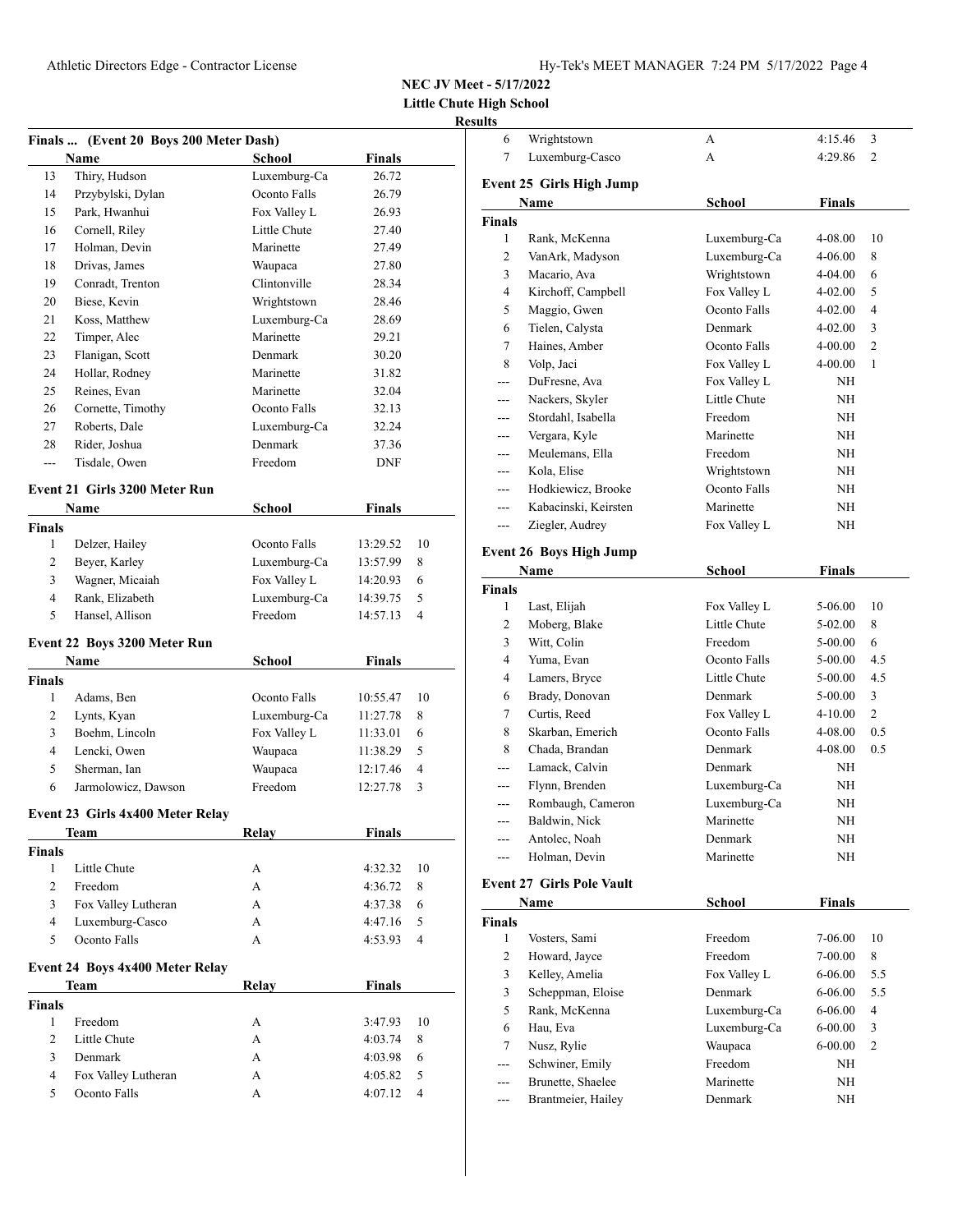3 Lee, Jin Fox Valley L 16-10.75 6

**NEC JV Meet - 5/17/2022**

**Little Chute High School**

#### **Results**

| Finals  (Event 27 Girls Pole Vault) |                                 |              |               |     |
|-------------------------------------|---------------------------------|--------------|---------------|-----|
|                                     | Name                            | School       | <b>Finals</b> |     |
|                                     | Kittell, Amber                  | Denmark      | NH            |     |
|                                     | <b>Event 28 Boys Pole Vault</b> |              |               |     |
|                                     | Name                            | School       | Finals        |     |
| <b>Finals</b>                       |                                 |              |               |     |
| 1                                   | Tomazevic, Peter                | Freedom      | 10-00.00      | 10  |
| 2                                   | Steinbarth, Jack                | Freedom      | 10-00.00      | 8   |
| 3                                   | Reines, Evan                    | Marinette    | 8-06.00       | 5.5 |
| 3                                   | Trzebiatowski, Darek            | Waupaca      | 8-06.00       | 5.5 |
| 5                                   | Bergelin, Ethan                 | Denmark      | 8-06.00       | 3.5 |
| 5                                   | Brady, Donovan                  | Denmark      | 8-06.00       | 3.5 |
| 7                                   | Waege, Ezra                     | Luxemburg-Ca | 8-06.00       | 2   |
| 8                                   | Bradley, Gavin                  | Denmark      | 8-06.00       | 1   |
| ---                                 | Severns, Ethan                  | Clintonville | NΗ            |     |
| ---                                 | Paneitz, Thor                   | Oconto Falls | NH            |     |
| $---$                               | Yttre, Camden                   | Denmark      | NΗ            |     |
| ---                                 | Barbiaux, Reese                 | Luxemburg-Ca | NH            |     |
| ---                                 | Flynn, Brenden                  | Luxemburg-Ca | NΗ            |     |
| ---                                 | Koch, Hayden                    | Clintonville | NΗ            |     |
| ---                                 | Gloudemans, Blake               | Little Chute | NΗ            |     |
| ---                                 | Azuara, Jayl                    | Waupaca      | ΝH            |     |
| ---                                 | Storey, Avery                   | Fox Valley L | ΝH            |     |
| ---                                 | Przybylski, Dylan               | Oconto Falls | ΝH            |     |
| ---                                 | Stafford, Nathan                | Fox Valley L | NΗ            |     |
|                                     |                                 |              |               |     |
|                                     | <b>Event 29 Girls Long Jump</b> |              |               |     |
|                                     | Name                            | School       | <b>Finals</b> |     |
| <b>Finals</b>                       |                                 |              |               |     |
| 1                                   | Knutson, Hazel                  | Marinette    | 13-06.00      | 10  |
| 2                                   | Gehl, Matteah                   | Fox Valley L | 13-01.00      | 8   |
| 3                                   | Holschuh, Elaina                | Luxemburg-Ca | 13-00.00      | 6   |
| 4                                   | Rose, Lawsyn                    | Freedom      | 12-07.75      | 5   |
| 5                                   | Huber, Haley                    | Oconto Falls | 12-01.50      | 3.5 |
| 5                                   | Meulemans, Ella                 | Freedom      | 12-01.50      | 3.5 |
| 7                                   | Smet, Addy                      | Wrightstown  | 12-00.00      | 2   |
| 8                                   | Tielen, Calysta                 | Denmark      | 11-11.50      | 1   |
| 9                                   | Ryan, Allie                     | Wrightstown  | 11-06.25      |     |
| 10                                  | Lasecki, Cassie                 | Wrightstown  | 11-04.50      |     |
| 11                                  | Thede, Courtney                 | Fox Valley L | 11-03.75      |     |
| 12                                  | Vanderloop, Anna                | Little Chute | 11-02.50      |     |
| 13                                  | Dequaine, Cora                  | Fox Valley L | 11-02.00      |     |
| 14                                  | Hansen, Grace                   | Waupaca      | 11-01.50      |     |
| 15                                  | Hietpas, Taya                   | Little Chute | 11-00.00      |     |
| 16                                  | Peters, Oliva                   | Luxemburg-Ca | 10-09.50      |     |
| 17                                  | McAuly, Krystal                 | Denmark      | 10-06.00      |     |
| 18                                  | Warnecke, Leah                  | Wrightstown  | 9-09.00       |     |
| 19                                  | Atkins, Georgia                 | Little Chute | $9 - 02.00$   |     |
| 20                                  | Enter, Ava                      | Fox Valley L | 8-11.00       |     |
|                                     | <b>Event 30 Boys Long Jump</b>  |              |               |     |
|                                     | Name                            | School       | Finals        |     |
| Finals                              |                                 |              |               |     |
| 1                                   | Heinke, Noah                    | Freedom      | 19-03.25      | 10  |
| $\mathbf{2}$                        | Hambel, Aaron                   | Freedom      | 17-00.50      | 8   |
|                                     |                                 |              |               |     |

| 4              | Kerrigan, Carson                  | Little Chute                 | 16-04.00             | 5  |
|----------------|-----------------------------------|------------------------------|----------------------|----|
| 5              | Klass, Andrew                     | Luxemburg-Ca                 | 15-10.50             | 4  |
| 6              | Friemark, Jack                    | Fox Valley L                 | 15-00.25             | 3  |
| 7              | Trzebiatowski, David              | Waupaca                      | 14-09.50             | 2  |
| 8              | Hanson, Trayse                    | Waupaca                      | 14-06.50             | 1  |
| 9              | Brand, Matthew                    | Luxemburg-Ca                 | 14-04.50             |    |
| 10             | Hagen, Tristan                    | Fox Valley L                 | 14-04.25             |    |
| 11             | Selle, Noah                       | Fox Valley L                 | 14-04.00             |    |
| 12             | Granese-Bries, Jett               | Luxemburg-Ca                 | 14-01.00             |    |
| 13             | Jakubek, Hudson                   | Little Chute                 | 13-11.50             |    |
| 14             | Feldkamp, Riley                   | Wrightstown                  | 13-10.50             |    |
| 15             | Ryan, Will                        | Wrightstown                  | 13-05.75             |    |
| 16             | Yttre, Camden                     | Denmark                      | 13-05.50             |    |
| 17             | Berrens, Landen                   | Waupaca                      | 13-04.00             |    |
| 18             | Enderby, Brian                    | Luxemburg-Ca                 | 12-11.00             |    |
| 19             | Drivas, James                     | Waupaca                      | 12-09.75             |    |
| 20             | DeCamp, Beau                      | Clintonville                 | 12-02.50             |    |
| 20             | Hollar, Rodney                    | Marinette                    | 12-02.50             |    |
| 22             | Timper, Alec                      | Marinette                    | 12-00.50             |    |
| 23             | Hruska, Nicholas                  | Marinette                    | 11-11.00             |    |
| 24             | Roberts, Cooper                   | Waupaca                      | 11-07.00             |    |
| 25             | Flanigan, Scott                   | Denmark                      | 11-02.00             |    |
|                |                                   |                              |                      |    |
|                | <b>Event 31 Girls Triple Jump</b> |                              |                      |    |
|                | Name                              | <b>School</b>                | <b>Finals</b>        |    |
| <b>Finals</b>  |                                   |                              |                      |    |
| 1              | Ewart, Julia                      | Fox Valley L                 | 30-01.75             | 10 |
| 2              | Holschuh, Elaina                  | Luxemburg-Ca                 | 29-09.75             | 8  |
| 3              | Budz, Abby                        | Oconto Falls                 | 28-01.25             | 6  |
| 4              | Griesbach, Breana                 | Freedom                      | 27-05.00             | 5  |
| 5              | Shields, Isabella                 | Freedom                      | 26-11.75             | 4  |
| 6              | Delzer, Hailey                    | Oconto Falls                 | 26-10.75             | 3  |
|                |                                   |                              |                      |    |
| 7              | Sutton, Aurora                    | Freedom                      | 26-00.00             | 2  |
| 8              | Brunette, Shaelee                 | Marinette                    | 25-04.50             | 1  |
|                |                                   |                              |                      |    |
|                | <b>Event 32 Boys Triple Jump</b>  |                              |                      |    |
|                | Name                              | <b>School</b>                | <b>Finals</b>        |    |
| Finals         |                                   |                              |                      |    |
| 1              | Heinke, Noah                      | Freedom<br>Freedom           | 39-11.00             | 10 |
| $\overline{c}$ | Sowinski, Andrew                  |                              | 38-09.00             | 8  |
| 3              | Kortz, Drew                       | Freedom                      | 36-01.50             | 6  |
| 4              | Klass, Andrew                     | Luxemburg-Ca                 | 34-07.50             | 5  |
| 5              | Park, Hwanhui                     | Fox Valley L                 | 33-03.25             | 4  |
| 6              | Cook, Vincent                     | Freedom                      | 32-11.50             | 3  |
| 7              | Trzebiatowski, Darek              | Waupaca                      | 32-11.00             | 2  |
| 8              | Reek, Landon                      | Marinette                    | 32-04.00             | 1  |
| 9              | Adaya, Nelson                     | Clintonville                 | 32-01.00             |    |
| 10             | Rombaugh, Cameron                 | Luxemburg-Ca                 | 31-08.00             |    |
| 11             | Rhoden, Trey                      | Fox Valley L                 | 31-07.75             |    |
| 12<br>13       | Kim, Aaron<br>DeCamp, Beau        | Fox Valley L<br>Clintonville | 26-11.00<br>26-06.50 |    |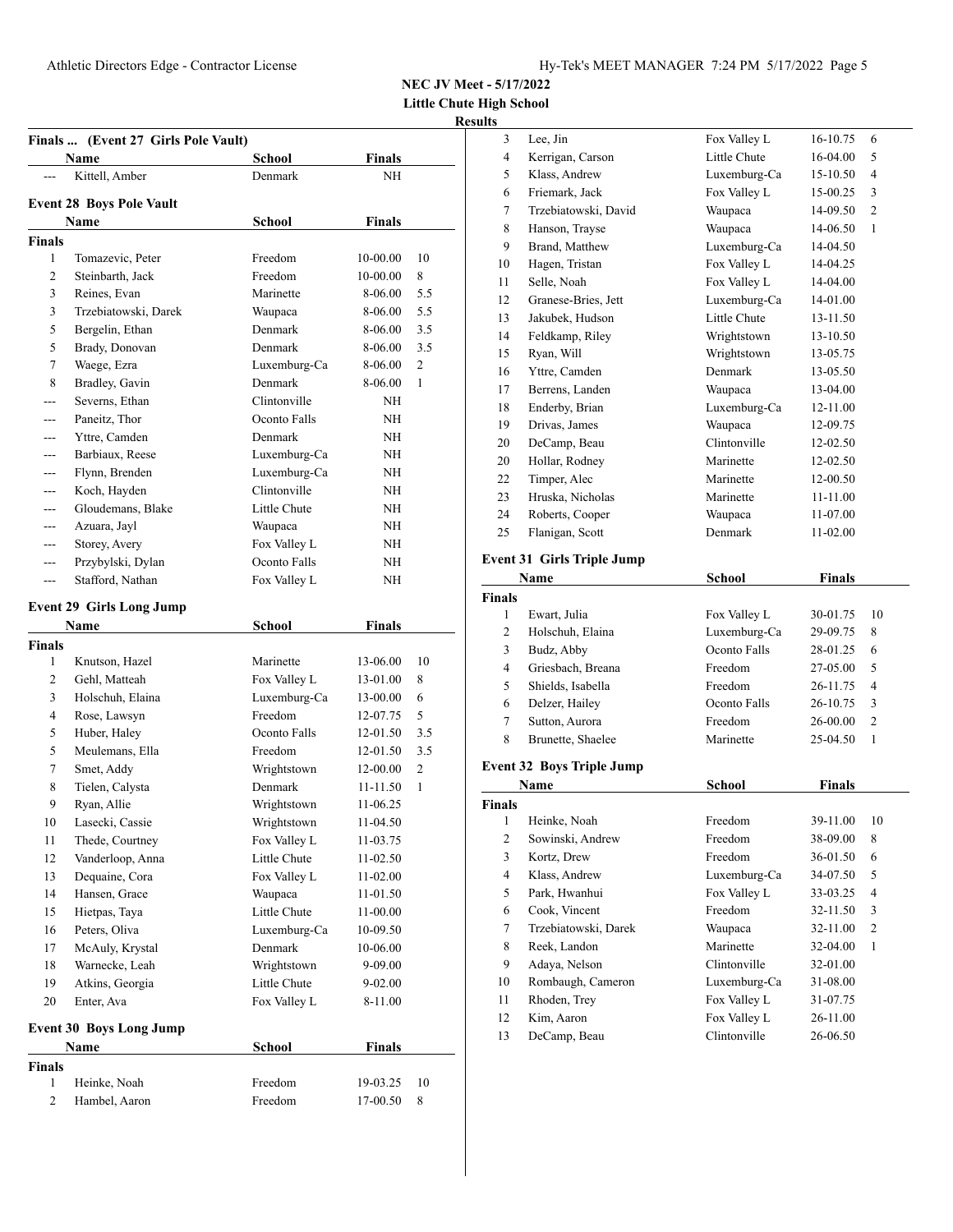**Little Chute High School**

#### **Results**

| <b>Event 33 Girls Discus Throw</b> |                                   |               |           |                |
|------------------------------------|-----------------------------------|---------------|-----------|----------------|
|                                    | Name                              | School        | Finals    |                |
| Finals                             |                                   |               |           |                |
| 1                                  | Windey, Emilie                    | Wrightstown   | 101-02    | 10             |
| 2                                  | Nolte, Greta                      | Fox Valley L  | 89-00     | 8              |
| 3                                  | Thiel, Rayna                      | Little Chute  | 86-03     | 6              |
| 4                                  | Pardowsky, Linsey                 | Luxemburg-Ca  | 81-09     | 5              |
| 5                                  | Moynihan, Morgan                  | Oconto Falls  | 81-03     | 4              |
| 6                                  | Fritsch, Emma                     | Little Chute  | 81-02     | 3              |
| 7                                  | Giese, Lily                       | Luxemburg-Ca  | 80-03     | $\overline{c}$ |
| 8                                  | Clausen, Reagan                   | Fox Valley L  | 79-10     | 1              |
| 9                                  | Reed, Haley                       | Freedom       | 77-02     |                |
| 10                                 | Bixby, Molly                      | Fox Valley L  | 76-03     |                |
| 11                                 | Hodkiewicz, Ava                   | Oconto Falls  | 75-04     |                |
| 12                                 | George, Savannah                  | Wrightstown   | 74-11     |                |
| 13                                 | Molitor, Grace                    | Oconto Falls  | 74-10     |                |
| 14                                 | Hanson, Oliva                     | Marinette     | 72-11     |                |
| 15                                 | Dorsey, Nadia                     | Little Chute  | $71 - 10$ |                |
| 16                                 | Yuma, Aly                         | Oconto Falls  | 71-05     |                |
| 17                                 | Maass, Mackenzie                  | Little Chute  | 69-06     |                |
| 17                                 | Haessler, Emilie                  | Little Chute  | 69-06     |                |
| 19                                 | Durrant, McKenzie                 | Waupaca       | 67-08     |                |
| 20                                 | Leitermann, Keira                 | Fox Valley L  | 66-07     |                |
| 21                                 | Cazzamalli, Ilaria                | Freedom       | 64-09     |                |
| 22                                 | Polster, Riley                    | Luxemburg-Ca  | 57-00     |                |
| 23                                 | Reiswitz, Breely                  | Marinette     | 56-10     |                |
| 24                                 | Oskey, Cameron                    | Freedom       | 54-00     |                |
| 25                                 | Rider, Mary                       | Denmark       | 53-01     |                |
| 26                                 | Kittell, Amber                    | Denmark       | 50-06     |                |
| 27                                 | Duquette, Maddie                  | Denmark       | 39-10     |                |
| 28                                 | Runyon, Kirsten                   | Freedom       | 38-07     |                |
|                                    |                                   |               |           |                |
|                                    | <b>Event 34 Boys Discus Throw</b> |               |           |                |
|                                    | <b>Name</b>                       | <b>School</b> | Finals    |                |
| Finals                             |                                   |               |           |                |
| 1                                  | Vissers, Zach                     | Little Chute  | 123-04    | 10             |
| 2                                  | Scott, Jacob                      | Freedom       | 120-00.50 | 8              |
| 3                                  | Hoffman, Carter                   | Little Chute  | 116-07    | 6              |
| 4                                  | Garvey, Logan                     | Freedom       | 115-01    | 5              |
| 5                                  | Dobberstein, Carson               | Fox Valley L  | 103-07    | 4              |
| 6                                  | Krause, Samuel                    | Fox Valley L  | 101-08    | 3              |
| 7                                  | Langer, Gordon                    | Marinette     | 98-02     | $\overline{c}$ |
| 8                                  | Schefdore, Bryce                  | Oconto Falls  | 95-03     | $\mathbf{1}$   |
| 9                                  | Walton, Benjamin                  | Luxemburg-Ca  | 91-10     |                |
| 10                                 | Hertel, Owen                      | Clintonville  | 91-03     |                |
| 11                                 | Coussons, Josiah                  | Wrightstown   | 90-08     |                |
| 12                                 | Burns, Nathaniel                  | Little Chute  | 85-11     |                |
| 13                                 | Olsen, Brady                      | Denmark       | 82-08     |                |
| 14                                 | Noth, Gabe                        | Denmark       | 79-08     |                |
| 15                                 | DeCamp, Beau                      | Clintonville  | 78-02     |                |
| 16                                 | Pynenberg, Dane                   | Freedom       | 73-09     |                |
| 17                                 | Murphy, Isaiah                    | Waupaca       | 72-10     |                |
| 18                                 | Conradt, Trenton                  | Clintonville  | 71-11     |                |
| 19                                 | Feuerstahler, Ryan                | Fox Valley L  | 71-05     |                |
| 20                                 | Van Kampen, Harmen                | Fox Valley L  | 70-11     |                |

| 21             | Adaya, Nelson                 | Clintonville  | 70-04         |    |
|----------------|-------------------------------|---------------|---------------|----|
| 22             | Dhuey, Bryce                  | Luxemburg-Ca  | 69-09.50      |    |
| 23             | Liebzeit, Cody                | Fox Valley L  | 69-06         |    |
| 24             | Kriegel, Matthew              | Clintonville  | 64-09         |    |
| 25             | Pate, Cooper                  | Waupaca       | 63-03         |    |
| 26             | Maronek, Caden                | Little Chute  | 61-08         |    |
| 27             | Arndt, Tanner                 | Oconto Falls  | 60-09         |    |
| 28             | Lamers, Isaiah                | Little Chute  | 59-03         |    |
| 29             | Rowell, Charlie               | Marinette     | 51-10         |    |
| 30             | Angus, Jordan                 | Oconto Falls  | 49-06         |    |
| 31             | Scriven, Kooper               | Denmark       | 46-06         |    |
| 32             | Handrich, Hudson              | Waupaca       | 45-06         |    |
| 33             | Rennie, Evan                  | Oconto Falls  | 42-07         |    |
|                | Event 35 Girls Shot Put       |               |               |    |
|                | Name                          | <b>School</b> | <b>Finals</b> |    |
| <b>Finals</b>  |                               |               |               |    |
| 1              | Dorsey, Nadia                 | Little Chute  | 30-04.75      | 10 |
| $\overline{2}$ | Pardowsky, Linsey             | Luxemburg-Ca  | 30-02.00      | 8  |
| 3              | Moynihan, Morgan              | Oconto Falls  | 28-11.00      | 6  |
| $\overline{4}$ | Molitor, Grace                | Oconto Falls  | 28-09.00      | 5  |
| 5              | Thiel, Rayna                  | Little Chute  | 28-08.00      | 4  |
| 6              | Haessler, Emilie              | Little Chute  | 28-08.00      | 3  |
| 7              | Fritsch, Emma                 | Little Chute  | 27-06.50      | 2  |
| 8              | Reed, Haley                   | Freedom       | 26-06.00      | 1  |
| 9              | George, Savannah              | Wrightstown   | 26-05.00      |    |
| 10             | Yuma, Aly                     | Oconto Falls  | 25-11.00      |    |
| 11             | Windey, Emilie                | Wrightstown   | 25-07.25      |    |
| 12             | Black, Julia                  | Fox Valley L  | 24-08.00      |    |
| 13             | Giese, Lily                   | Luxemburg-Ca  | 24-04.75      |    |
| 14             | Clausen, Reagan               | Fox Valley L  | 24-01.75      |    |
| 15             | Duquette, Maddie              | Denmark       | 23-07.75      |    |
| 16             | Hanson, Oliva                 | Marinette     | 22-08.50      |    |
| 17             | Durrant, McKenzie             | Waupaca       | 22-01.50      |    |
| 18             | Maass, Mackenzie              | Little Chute  | 21-09.50      |    |
| 19             | Nusz, Rylie                   | Waupaca       | 20-11.75      |    |
| 20             | Cazzamalli, Ilaria            | Freedom       | 20-01.00      |    |
| 21             | Reiswitz, Breely              | Marinette     | 19-03.50      |    |
| 22             | Rider, Mary                   | Denmark       | 17-07.75      |    |
| 23             | Polster, Riley                | Luxemburg-Ca  | 17-03.00      |    |
| 24             | Oskey, Cameron                | Freedom       | 16-07.50      |    |
| 25             | Fritz, Morgan                 | Waupaca       | 16-02.75      |    |
| 26             | Runyon, Kirsten               | Freedom       | 14-10.25      |    |
| 27             | Jung, Yeonjoo                 | Fox Valley L  | 14-01.00      |    |
|                | <b>Event 36 Boys Shot Put</b> |               |               |    |
|                | Name                          | School        | <b>Finals</b> |    |

| ivame             | эспоог       |              |                |
|-------------------|--------------|--------------|----------------|
|                   |              |              |                |
| Vissers, Zach     | Little Chute | 44-07.75     | 10             |
| Hoffman, Carter   | Little Chute | $40 - 01.50$ | 8              |
| Gloudemans, Blake | Little Chute | 39-11.75     | 6              |
| Guillette, Logan  | Luxemburg-Ca | 37-11.50     | 5              |
| Langer, Gordon    | Marinette    | 37-06.50     | $\overline{4}$ |
| Hertel, Owen      | Clintonville | 37-05.00     | 3              |
| Scott, Jacob      | Freedom      | 35-09.00     | $\overline{2}$ |
| Noth, Gabe        | Denmark      | 35-03.75     |                |
|                   |              |              | r mais         |